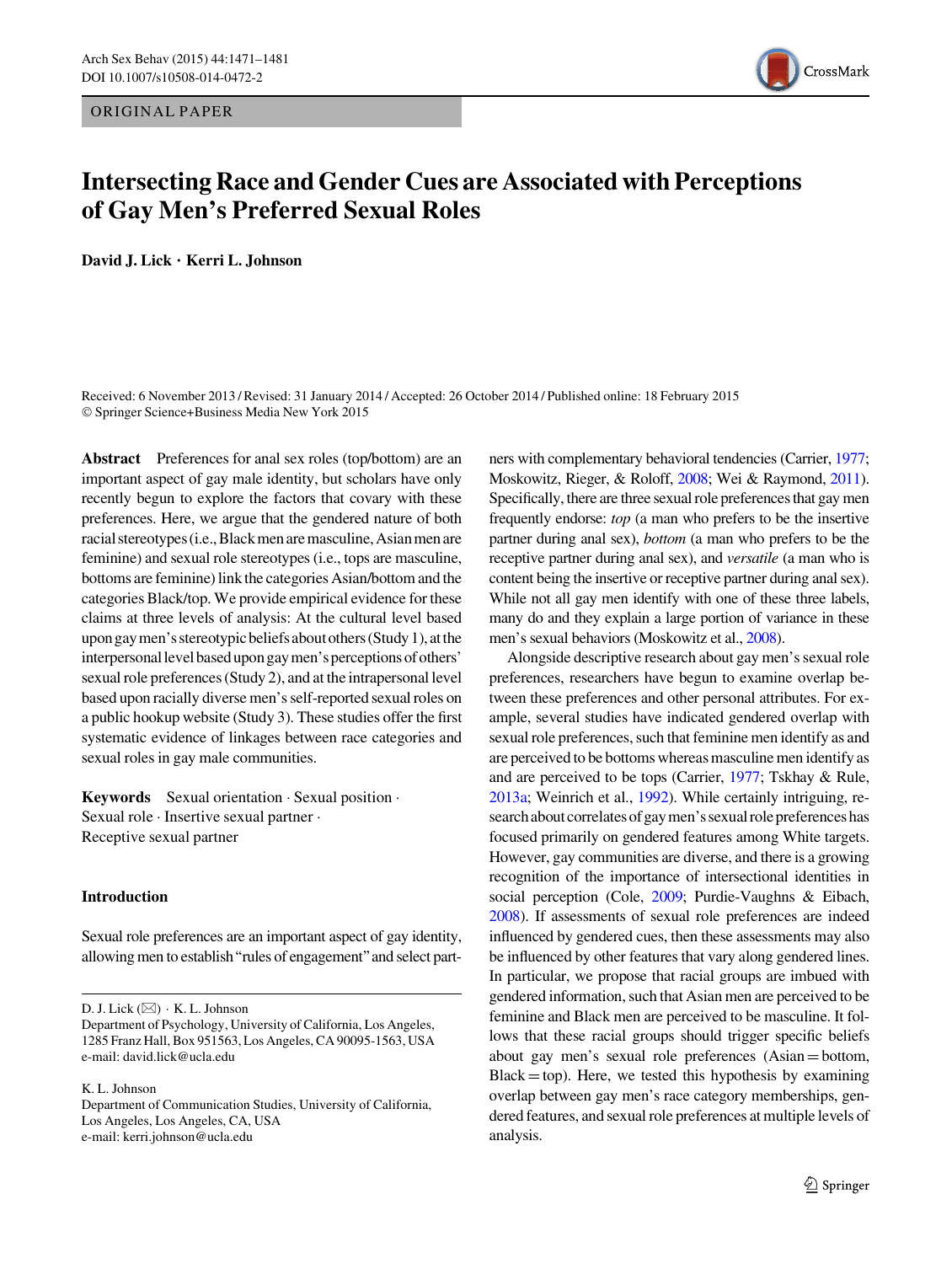# Sexual Roles and Overlapping Beliefs About Race and Gender

As noted above, sexual role preferences describe the behavioral tendencies of gay men (Moskowitz et al., [2008](#page-9-0)). However, their impact does not end there: Sexual role preferences are imbued with broader stereotypic information that guides impressions of men's appearances and personalities (Hoppe, [2011](#page-9-0)). For example, sexual role preferences are commonly associated with beliefs about gender typicality. Populations ranging from the Caribbean to Mexico, China, and the United States share the belief that tops are masculine and dominant whereas bottoms are feminine and submissive (Carballo-Diéguez et al., [2004;](#page-9-0) Gil, [2007](#page-9-0); Jeffries, [2009](#page-9-0); Johns, Pingel, Eisenberg, Santana, & Bauermeister, [2012](#page-9-0); Weinrich et al., [1992;](#page-10-0) Zheng, Hart, & Zheng, [2013\)](#page-10-0). Moreover, gay men generally describe tops as muscular, tall, and well-endowed, whereas they describe bottoms as slender and less well-endowed (Carballo-Diéguez et al., [2004](#page-9-0)). These effects also play out in self-identifications, such that men who embody traditionally masculine features (e.g., large penis, muscular) tend to identify as tops whereas men who embody more feminine features (e.g., small penis, slender) tend to identify as bottoms (Moskowitz  $& Hart, 2011$  $& Hart, 2011$ ). Thus, gay men's sexual roles strongly overlap with gendered attributes, such that tops are associated with masculinity and bottoms are associated with femininity.

While beliefs linking gay men's sexual roles to their gendered features abound, evidence regarding the validity of these beliefs is more mixed. Some studies have suggested that such gendered beliefs are valid. For example, Carrier ([1977\)](#page-9-0) found that men identifying as bottoms were more likely than were men identifying as tops to have enjoyed gender-atypical activities as children. Weinrich et al. [\(1992](#page-10-0)) found that men who reported a feminine gender identity early in life were more likely to identify as bottoms than as tops during adulthood. Tskhay and Rule [\(2013a\)](#page-10-0) found that attending to gendered features affords accurate perceptions of gay men's sexual role preferences. However, other studies have questioned the validity of the association between gender typicality and sexual roles. Kippax and Smith [\(2001](#page-9-0)) reported that some self-identified bottoms actively resist feminine stereotypes, garnering power while still enacting the bottom role. Moreover, a study of gay men in New York found no significant differences between tops and bottoms in their responses to self-report measures tapping gender role identity during childhood, adolescence, and adulthood (Wegesin & Meyer-Bahlburg, [2000\)](#page-10-0). Thus, the accuracy of people's gendered stereotypes about tops and bottoms may or may not be accurate. Still, the fact remains that widespread belief systems dictate that bottoms are feminine and tops are masculine in various aspects of their behavior, personality, and appearance.

If expectations about tops and bottoms indeed vary along gendered lines, then they should also covary alongside other features associated with gender, especially because gendered beliefs strongly

impact person perception (Bem, [1993;](#page-9-0) Deaux & Lewis, [1984\)](#page-9-0). As just one example of the powerful associations between gender and other social categories, two recentstudies uncovered strong overlap in people's beliefs about gender and race, such that Black individuals of both sexes were perceived to embody masculine traits whereas Asian individuals of both sexes were perceived to embody feminine traits (Goff, Thomas, & Jackson, [2008;](#page-9-0) Johnson, Freeman, & Pauker, [2012\)](#page-9-0). Not only do gendered cues overlap with explicit beliefs about other social categories, but they also guide basic visualprocessingandcategorization(Zebrowitz&Montepare, [2006\)](#page-10-0). Specifically, Asian faces of both sexes have a relatively feminized facial appearance whereas Black faces of both sexes have a relatively masculinized facial appearance, leading to faster and more accurate sex categorizations of Black men and Asian women relative to Black women and Asian men (Goff et al., [2008;](#page-9-0) Johnson et al., [2012\)](#page-9-0). Moreover, these gendered expectations ofracial groupsimpact sexual orientation categorizations, such that perceivers are more likely to categorize Asian men as gay relative to Black men (Johnson & Ghavami, [2011\)](#page-9-0). Finally, these associations can even bias the social roles that people fulfill, such that White women prefer Black relative to Asian men in romantic relationships and White men prefer Asian relative to Black women in romantic relationships (Galinsky, Hall, & Cuddy, [2013\)](#page-9-0). Thus, race and gender categories are strongly related, with implications for social perceptions as well as personal relationships.

In summary, existing studies have revealed that both race categories and sexual role preferences vary along gendered lines. In light of this common association, we propose that racial groups are linked to sexual roles in the gay community. Specifically, bottoms are widely believed to be feminine, a trait often ascribed to Asian men; tops are widely believed to be masculine, a trait often ascribed to Black men. By extension, we hypothesized that the categories BlackandtopandthecategoriesAsianandbottomarelinkeddueto the overlapping gender cues communicated by each category. Despite theoretical rationale for these claims, however, systematic evidence is sparse. Below, we use sexual scripting theory as a framework to develop and test specific hypotheses linking race categories to gay men's preferred sexual roles.

#### Sexual Scripting Theory and Sexual Role Preferences

Sexual scripting theory (Gagnon & Simon, [1973](#page-9-0), [1986](#page-9-0)) provides a useful framework for understanding the proposed links between race categories and sexual role preferences. The theory specifies three ways in which sexual belief systems gain traction: cultural scripts (i.e., historical narratives and shared belief systems dictating appropriate sexual desires and behaviors), interpersonal scripts (i.e., the ways in which individuals think about and infer others' sexual desires and behaviors), and intrapsychic scripts (i.e., the ways in which individuals think about their own sexual desires and behaviors). Once established, these scripts are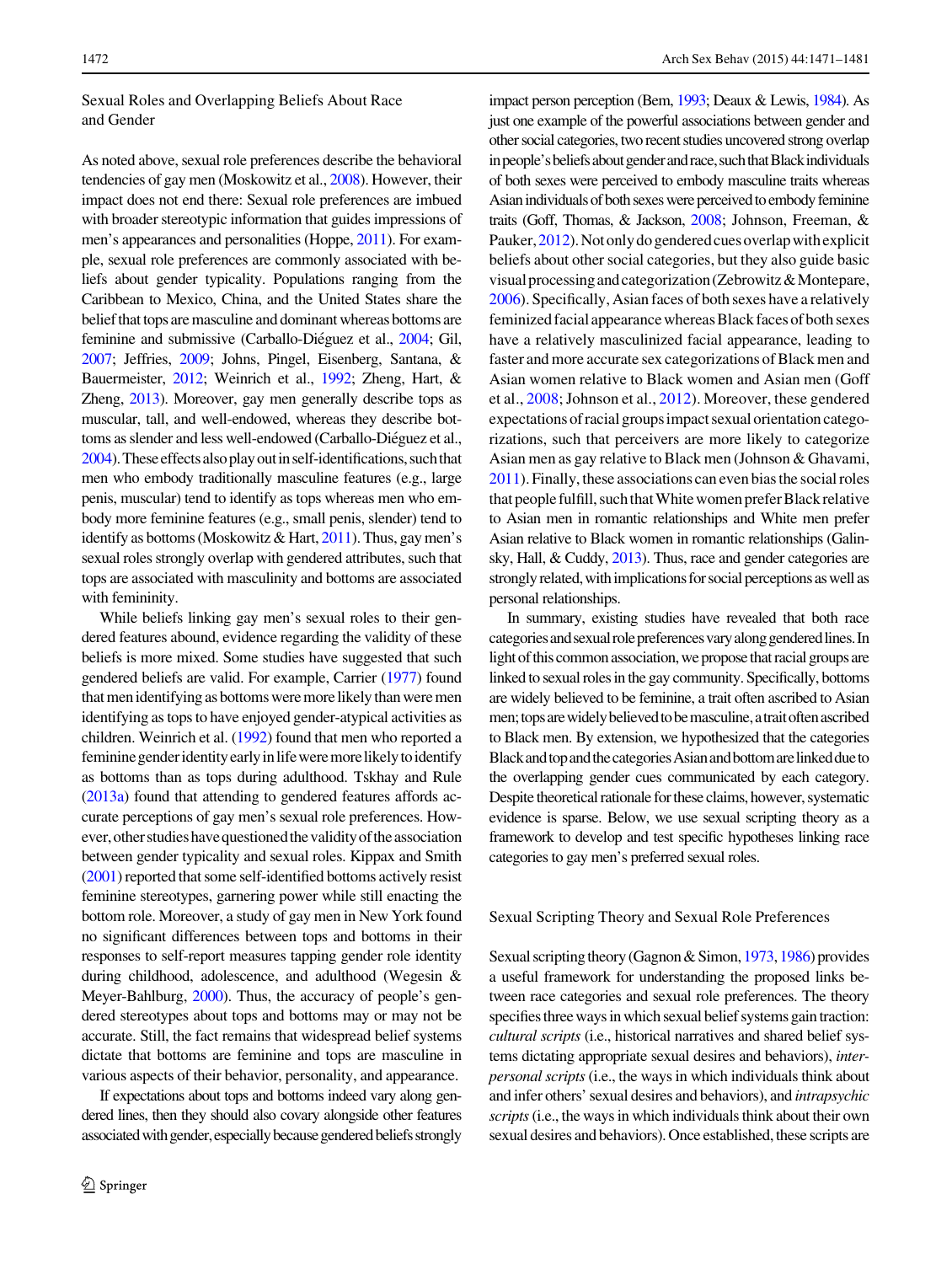thought to inform beliefs about oneself and others, affecting how people understand and practice sex (Parker & Gagnon, [1995\)](#page-9-0).

Drawing upon the levels of analysis described by sexual scripting theory, we propose that evidence for an association between race categories and sexual role preferences will emerge in cultural, interpersonal, and intrapersonal domains. Some limited evidence supports each of these claims. At the cultural level, Wilson et al. [\(2009](#page-10-0)) found that men who used the Internet to find bareback sex partners often described Black partners in distinctly masculine terms reminiscent of tops (e.g., aggressive, dominant, hyper-masculine, macho, well-endowed) and Asian partners in distinctly feminine terms reminiscent of bottoms (e.g., submissive, effeminate, small physical stature, less well-endowed). While these trends are consistent with our predictions, they relied on a small qualitative sample of men who sought bareback sex, precluding a more general test of gay men's overlapping beliefs about race categories and sexual roles.

At the interpersonal level, several studies have offered suggestive evidence linking race categories to perceptions of gay men's sexual roles. In a study of male escorts, Logan [\(2010\)](#page-9-0) uncoveredapricepremiumforBlacktopsbutapricepenaltyfor Black bottoms, suggesting that consumers may value escorts whose race is consistent with expectations about their sexual role. Tskhay and Rule ([2013a](#page-10-0)) found that straight perceivers utilizedgenderedfacialcuestolabelWhitegaymen'spreferred sexual roles, categorizing feminine men as bottoms and masculine men as tops. Still, it remains possible that race category membership systematically biases these perceptions, especially in light of recent evidence that Black men exhibit relatively masculine facial cues whereas Asian men exhibit relatively feminine facial cues (Johnson et al., [2012\)](#page-9-0).

Intrapersonally, some evidence supports the notion that race may be associated with gay men's reports of their own sexual role preferences. For example, Han ([2006](#page-9-0)) argued that gay men enact gendered stereotypes associated with their racial identity, such that Black men display a dominant, masculine form of sexuality (e.g., topping) whereas Asian men display a submissive, feminine form of sexuality (e.g., bottoming). Furthermore, Phua [\(2007](#page-9-0)) documented that some Asian gay men deliberately fulfill feminine stereotypes in order to attract mates who expect Asian men to be submissive. Thus, previous research suggests that links between race, gender, and sexual roles may be evident in gay men's self-presentations. However, most of this research has been qualitative and restricted to studies of Asian men; quantitative research that includes Black and White men is necessary to corroborate the findings.

# The Current Research

Based on available evidence, we propose that the gendered information shared by race categories and sexual roles results in overlap between the categories Black/masculine/top and the categories Asian/feminine/bottom. Moreover, we propose that

theselinksaresorobustthattheywillemergeatdiverselevelsof analysis. At the cultural level, we predict that gay men will endorse similarly gendered stereotypes about race categories and sexual roles, such that the categories Asian and bottom are thought of as feminine whereas the categories Black and top are thought of as masculine. At the interpersonal level, we predict that gay men will rely on these beliefs to determine other men's sexual role preferences, labeling Asian men as bottoms due to their relatively feminine appearance and Black men as tops due to their relatively masculine appearance. At the intrapersonal level, we predict that these associations will play out in selfidentifications, such that Asian men will tend to publicly identify as bottoms whereas Black men will tend to publically identify as tops.

# Study 1

Accumulating evidence suggests that gay men associate racial groups with specific sexual roles. Indeed, perceivers have robustly gendered beliefs about sexual roles, maintaining that tops are masculine and dominant whereas bottoms are feminine and submissive (Gil, [2007;](#page-9-0) Weinrich et al., [1992\)](#page-10-0). Moreover, perceivers endorse distinctly gendered beliefs about racial groups, indicating that Black individuals are masculine and dominant whereas Asian individuals are feminine and submissive (Galinsky et al., [2013](#page-9-0); Goff et al., [2008](#page-9-0); Johnson et al., [2012\)](#page-9-0). These observations suggest that beliefs about the categories Asian/bottom may share feminine content while beliefs about the categories Black/top may share masculine content. In Study 1, we tested this overlap in gay men's gendered stereotypes of racial groups and sexual roles.

#### Method

#### Participants

A total of 126 self-identified gay men from the U.S. completed an online study.<sup>1</sup> Participants were 20 years old on average  $(SD = 8.98$  years) and most reported a high level of education (91 % attended college). Furthermore, most participants identified as White (74%); the remainder identified as Asian (8%), Black (10 %), Latino (4 %), or multiracial (5 %).

# Procedure

We recruited openly gay participants from Amazon Mechanical Turk for a study about their knowledge of cultural stereotypes. After providing consent, participants were redirected to the survey-hosting website Qualtrics, where they completed a modified version of the Princeton Trilogy (Katz & Braly, [1933;](#page-9-0) see also

 $1$  We excluded participants who failed to report their sexual orientation or indicated that they were straight  $(n = 2)$ .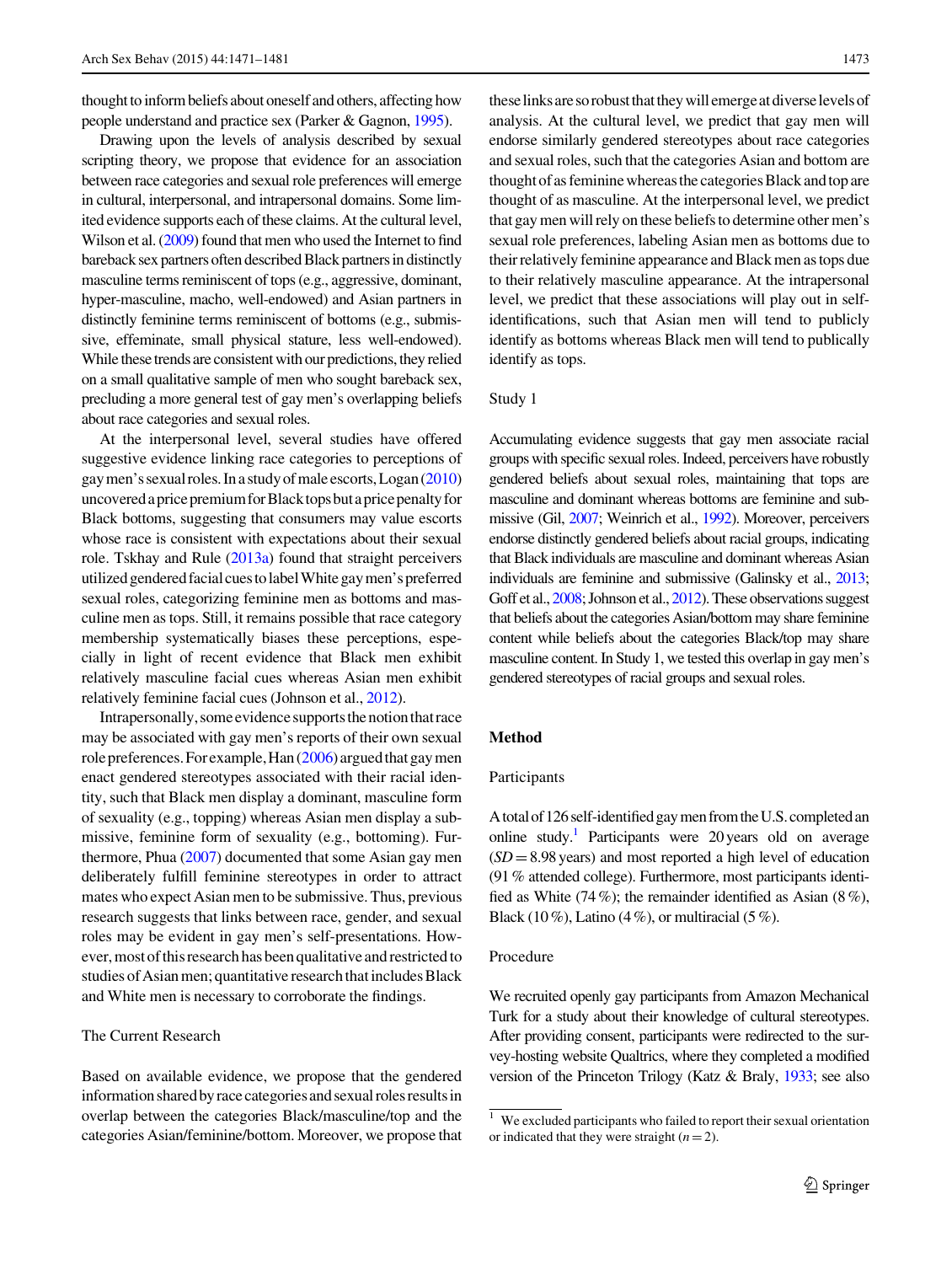Asian Black White Top Bottom Intelligent (33) Athletic (22) Materialistic (20) Aggressive (27) Sensitive (27) Scientifically-minded (27) Loud (20) Very religious (18) Straightforward (23) Pleasure-loving (23) Loyal to family ties (21) Lazy (17) Conservative (17) Athletic (21) Quiet (21) Brilliant (19) Musical (17) Industrious (16) Pleasure-loving (19) Sexually perverse (19) Shrewd (17) Criminal (16) Intelligent (15) Sportsmanlike (18) Kind (18) Quiet (17) Aggressive (15) Practical (14) Arrogant (17) Artistic (17) Reserved (16) Poor (15) Boastful (13) Sexually perverse (17) Reserved (17) Meditative (14) Violent (15) Tradition-loving (13) Passionate (17) Generous (17) Industrious (14) Low intelligence (12) Sophisticated (12) Suave (16) Sensual (16) Tradition-loving (14) Uneducated (12) Gluttonous (12) Loud (15) Passionate (15) Efficient (14) Ambitious (12) Conventional (12)

Table 1 Most frequently endorsed traits chosen within each race category and sexual role in Study 1

The number of participants who listed each trait appears in parentheses, and mean gender ratings of the traits within each category appear below. We aimed to list the top 10 traits in each category, but there were several ties in the 10th position. In these cases, we listed all traits that tied for the 10th position

 $M = 4.46$ ,  $SD = 0.75$   $M = 3.89$ ,  $SD = 0.99$   $M = 4.31$ ,  $SD = 0.79$   $M = 3.60$ ,  $SD = 0.91$   $M = 5.25$ ,  $SD = 0.95$ 

Devine & Elliot, [1995](#page-9-0); Galinsky et al., [2013](#page-9-0); Gilbert, [1951\)](#page-9-0) to test for overlap in beliefs about race categories and sexual roles. We randomly assigned participants to evaluate a list of attributes along one of three dimensions—gender, race, or sexual role. The list of attributes included the original 84 descriptors used by Katz and Braly [\(1933](#page-9-0)), such as intelligent, lazy, honest, and kind, as well as 9 descriptors that were added in an often-cited replication (Devine  $\&$ Elliot, [1995](#page-9-0)).

In the gender condition, participants ( $n=27$ ) judged the gender typicality of each trait along a 9-point continuum  $(l = V e r y)$ *Masculine* to  $9 = \text{Very}\ \text{Feminine}.^2$  In the race condition, participants  $(n=48)$  chose the top 10 attributes that they felt best described the cultural stereotype of each of three racial groups: Black, White, and Asian (in randomorder). The instructions read: ''Below is a list of traits. Please read through the list and identify those 10 traits that make up the cultural stereotype of Black [Asian/ White] people. Note that these characteristics may or may not reflect your personal beliefs. We are interested in the traits that you know to be a part of the cultural stereotype of Black [Asian/White] people, whether or not you believe the stereotypes to be true.''In the sexual role condition, participants  $(n=51)$  chose the top 10 attributes that best described the cultural stereotype of each of two sexual roles: top and bottom (in random order). We defined tops as "men who prefer to be the insertive partner during anal sex" and bottoms as "men who prefer to be the receptive partner during anal

sex;" otherwise, instructions for the race and sexual role conditions were identical. After completing their ratings, participants provided demographic information before being debriefed.

## Results and Discussion

We began by exploring the most common traits chosen to describe each race and sexual role (see Table 1). In particular, we listed the 10 most frequently selected traits within each category. There were several ties in the tenth position; in these cases, we listed all of the traits that tied for the tenth position, resulting in uneven lists across categories. Collectively, these lists revealed overlap between the categories Asian/bottom and between the categories Black/top. Out of 93 possible descriptors, the categories Asian and bottom shared the primary traits reserved and quiet, and the categories Black and top shared the primary traits athletic, aggressive, and loud. Although two and three overlapping traits may not initially seem noteworthy, recall that we examined matches only among the most frequently selected traits within each category. The fact that we uncovered two and three matching words among these primary traits is compelling because the chances of a match are quite low given an initial bank of 93 words.<sup>3</sup>

Next, we calculated the mean gender rating for each trait based upon responses from participants in the gender condition, and we averaged these values within each race and sexual role condition to obtain an overall gender score for each category.

 $\sqrt{2}$  We recruited fewer men for the gender condition than for the race and sexual role conditions because the gender ratings were fully withinsubject (i.e., participants evaluated all traits on a continuous gender scale). Thus, fewer observations were required to achieve high power in the gender condition compared to the checklists in the other two conditions. Because gay men are somewhat difficult to survey in large numbers, this strategy helped to ensure appropriate power while being sensitive to the constraints of Mechanical Turk's online sample.

 $\frac{3}{3}$  We calculated prior probabilities using combinatorics, which revealed that the chances of obtaining exactly two matches in a 10 word list given an original sample of 93 words is  $[C(10,3)^*C(83,7)]/C(93,10) \approx 22.0 \%$ and the chances of exactly three matches is  $[C(10,4)*C(83,6)]/C(93.10)$  $\approx 6.2\%$ .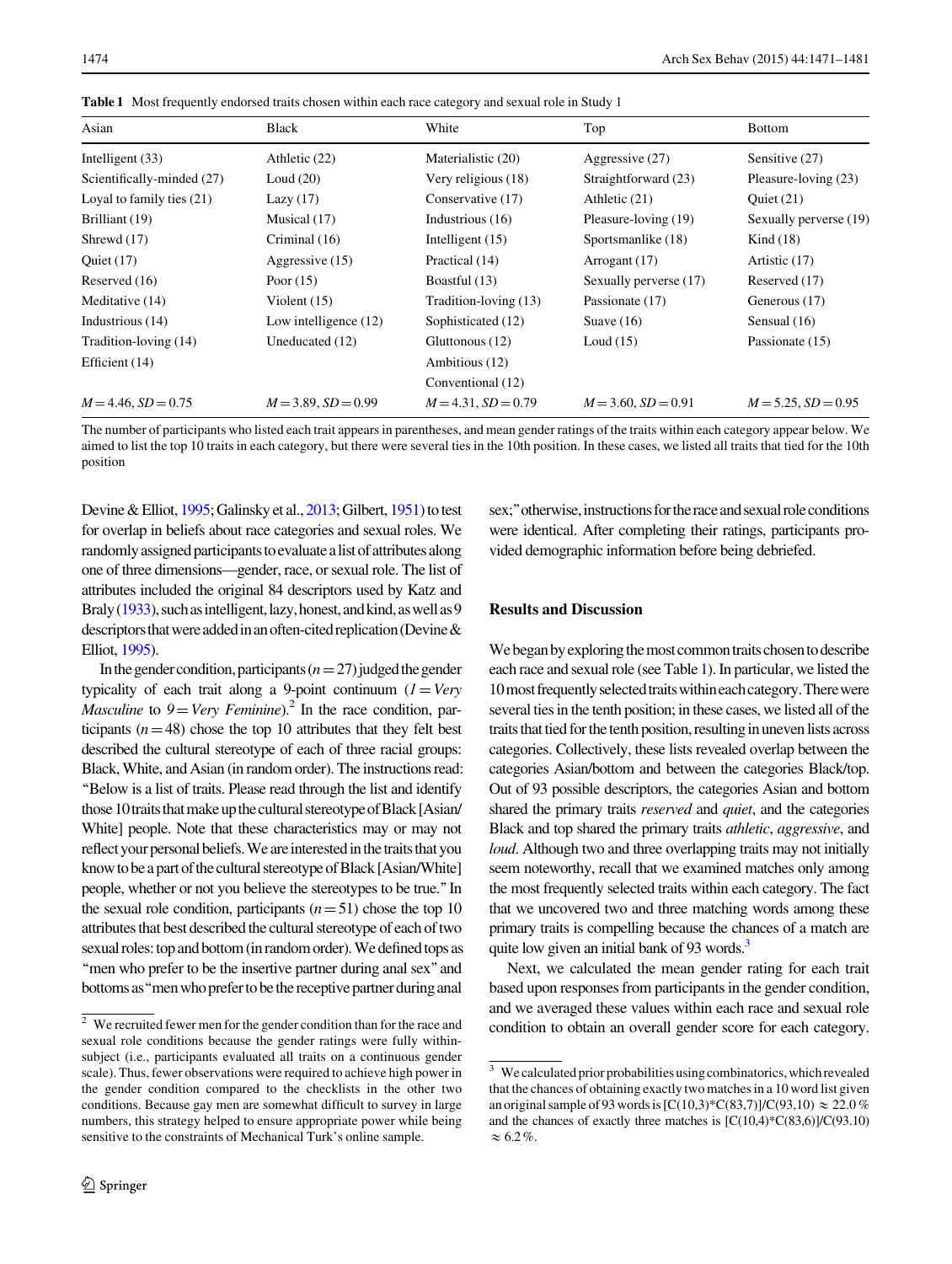

Fig. 1 Mean gender ratings of the traits chosen as most characteristic of each race category and sexual role in Study 1. Error bars represent SEM within each race and sexual role category

These means were ordered as expected (Fig. 1). In particular, beliefs about the category Asian were more feminine than beliefs about the category White, which were more feminine than beliefs about the category Black  $(Ms=4.46, 4.31,$  and 3.89, respectively). Similarly, beliefs about bottoms were more feminine than beliefs about tops ( $Ms = 5.25$  and 3.60, respectively). We also noted that the mean gender rating of traits chosen to represent the categories Asian and bottom were similar  $(Ms=4.46$  and 5.25, respectively), as were the mean gender ratings of traits chosen to represent the categories Black and top ( $Ms = 3.89$  and 3.60, respectively). These findings provided initial support for our hypothesis that gay men's beliefs about the categories Asian and bottom are distinctly feminine whereas their beliefs about the categories Black and top are distinctly masculine.

To provide a stronger statistical test of our hypotheses, we examined the gendered nature of the traits chosen as describing the cultural stereotype of each race category and sexual role. Again, we calculated the average gender score for each trait based upon responses from participants in the gender condition. Then, we regressed the race categories (Asian, Black, White) and sexual roles (top, bottom) onto these gender ratings to determine how the gendered nature of the stereotypes differed across categories. Because each participant provided multiple trait ratings for multiple categories (i.e., 10 traits of tops, 10 traits of bottoms), we analyzed the data with generalized estimating equations (Zeger & Liang, [1986\)](#page-10-0), which are multilevel regression models that account for within-subject dependencies in data. Unlike other strategies for analyzing multilevel data (e.g., random coefficient models), generalized estimating equations employ quasi-likelihood estimation to treat within-cluster dependency as a nuisance, using a working correlation matrix to correct for this dependency and provide reliable estimates of fixed effects and their standard errors. Because our hypotheses did not concern random effects, this method

provided the most parsimonious statistical approach to our data, allowing us to examine fixed effects of interest while simultaneously controlling for the nested structure of the responses. In these analyses, we treated race as a multi-categorical predictor  $(0=$ Asian,  $1 = White$ ,  $2 = Black$ ) and sexual role as a dichotomous predictor ( $0 = bottom$ ,  $1 = top$ ) of gender ratings (continuous).

First, we regressed gender ratings onto race. Results indicated significant differences in the gendered nature of beliefs about various race categories,  $\chi^2(2) = 4.85$ ,  $p = .01$ . Specifically, traits associated with the category Asian were more feminine than traits associated with the category Black,  $B = -0.17$ ,  $SE = 0.06$ ,  $z =$  $-3.03, p = .002$ , but they did not differ from traits associated with the category White,  $B = -0.06$ ,  $SE = 0.06$ ,  $z = -1.01$ ,  $p = .31$ . Moreover, traits associated with the category Black were less feminine than traits associated with the category White,  $B=$  $-0.12$ ,  $SE = 0.07$ ,  $z = -1.73$ ,  $p = .08$ . We also regressed gender ratings onto sexual role. Gender ratings differed significantly across sexual roles,  $\chi^2(1) = 208.06$ ,  $p < .001$ . As expected, traits associated with bottoms were more feminine than traits associated with tops,  $B = -0.84$ ,  $SE = 0.06$ ,  $z = -14.42$ ,  $p < 0.01$ .

Collectively, these findings replicated recent work regarding the gendered nature of race stereotypes (Galinsky et al., [2013](#page-9-0); Johnson et al., [2012](#page-9-0)), insofar as gay men reported beliefs that Asian men are feminine and Black men are masculine. The findings also extended previous work on the gendered nature of sexual role stereotypes (Bailey, Kim, Hills, & Linsenmeier, [1997](#page-9-0); Gil, [2007](#page-9-0); Weinrich et al., [1992](#page-10-0)), demonstrating that self-identified gay men associate bottoms with femininity and tops with masculinity. Most importantly, Study 1 provided systematic evidence of overlap in gendered stereotypes between the categories Asian/bottom and Black/top. Of 93 possible trait descriptions, participants used some of the same feminine words to describe the categories Asian and bottom and some of the same masculine words to describe the categories Black and top. Collectively, then, gay men shared gendered beliefs about both race categories and sexual roles, resulting in overlap in their conceptions of Asian men and bottoms and of Black men and tops.

#### Study 2

In Study 1, we found that gay men endorse gendered beliefs about race categories and sexual roles, such that the categories Black/top were similarly stereotyped as masculine whereas the categories Asian/bottom were similarly stereotyped as feminine. Importantly, however, these findings were limited in at least two ways. First, such explicit stereotypes reflect common stereotypical knowledge shared by gay men, but they do not necessarily indicate how gay men use that knowledge to interpret the sexual role preferences of others. Second, Study 1 revealed broad relations between race categories and gender stereotypes and between sexual roles and gendered stereotypes, but the checklist format of the data precluded a mechanistic analysis of the interrelationship between all three factors. Specifically, the data were ill suited to test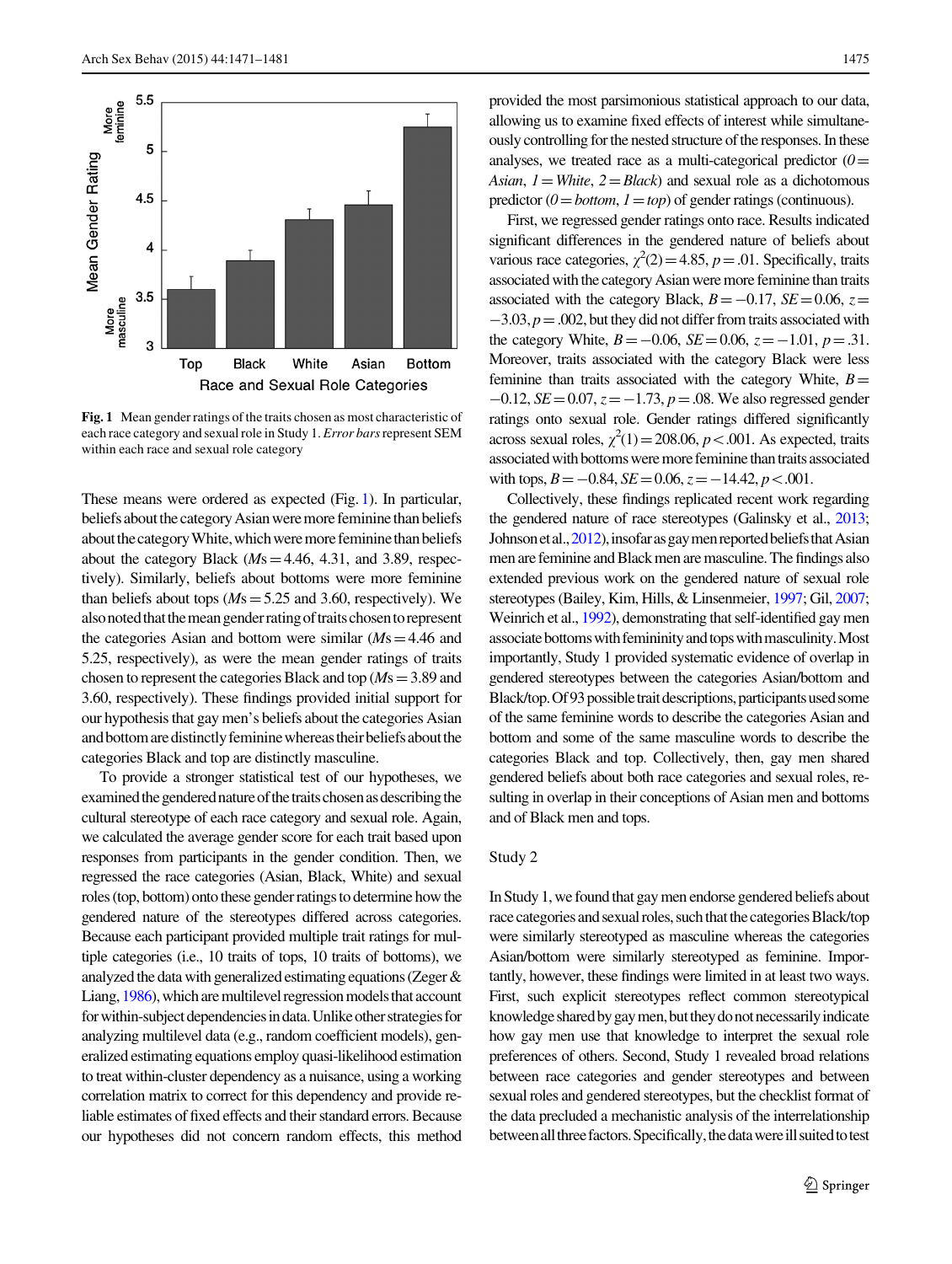whether gendered stereotypes statistically mediated the association between race categories and sexual role preferences. Study 2 addressed both of these issues by requiring participants to provide judgments of the preferred sexual role and gendered appearance of individual targets who varied systematically in their racial appearance. We predicted that perceivers would tend to categorize Black targets as tops because Black faces appear phenotypically masculine, but that they would tend to categorize Asian targets as bottoms because Asian faces appear phenotypically feminine.

## Method

#### Participants

A total of 57 self-identified gay men from the U.S. completed an online study.4 Participants were 30.32 years old on average  $(SD = 8.05 \text{ years})$  and most reported a high level of education (86 % attended college). Furthermore, most identified as White (74 %), though several identified as Black (14 %), Asian (7 %), or multiracial (5 %). Participants were fairly diverse in terms of their own preferred sexual role (2 % exclusive bottom, 26 % bottom/versatile, 40 % versatile, 23 % top/versatile, 9 % exclusive top).

#### Procedure

As in Study 1, we recruited openly gay participants from Amazon Mechanical Turk for a study about their perceptions of other people. After providing consent, participants were redirected to the survey-hosting website Qualtrics, where they evaluated 75 male faces from Johnson et al.  $(2012)$ . These stimuli were created with face modeling software that estimates phenotypic features based upon parameters observed in several hundred three-dimensional face scans of the human population (FaceGen Modeler) (Blanz & Vetter, [1999\)](#page-9-0). Specifically, the faces depicted 15 unique male identities whose apparent race varied along a 5-level continuum ranging from "Very Asian" to "Very Black" (Fig. [2](#page-6-0)). We cropped each image so that internal facial structures (e.g., eyes, nose, brow) were visible, but hair was not.

After providing consent, participants viewed each target face twice, providing a unique setof judgments in each block. Stimuli were presented randomly within each block and the order of blocks was counterbalanced across participants. In one block, participants rated each target's preferred sexual role  $(l = e^{\chi})$ *clusively bottom* to  $10 =$  *exclusively top*). In the other block, participants rated each target's gendered appearance  $(1 = mas$ *culine* to  $10 = \text{feminine}$ . Afterward, participants provided demographic information before being debriefed.

#### Results and Discussion

We conducted preliminary analyses with generalized estimating equations to test our hypothesis that perceived sexual roles varied as a function of both race and gender phenotypes. Then, to test whether gendered features drove the association between racial phenotype and perceived sexual role, we employed the multilevel mediation approach described by Bauer, Preacher, and Gil ([2006\)](#page-9-0). This is a widely accepted method for assessing mediation with nested data, providing unbiased estimates of indirect and total effects using Monte Carlo simulations with 10,000 draws. In all analyses, we treated targets' apparent race as a continuous variable  $(-2=Very Asian, -1=Slightly)$ Asian,  $0 = White$ ,  $1 = Slightly Black$ ,  $2 = Very Black$ ). When used as a predictor, we scored gender ratings continuously after mean-centering.

We began by testing the association between targets' racial phenotypes and their presumed sexual roles. Specifically, we regressed perceived sexual role onto apparent race. As targets moved from Very Asian to Very Black, they were more likely to be perceived as tops,  $B = 0.41$ ,  $SE = 0.07$ ,  $z = 6.22$ ,  $p < .001$ (Fig. [3\)](#page-6-0). This effect was not moderated by participant preferred sexual role ( $p = .18$ ), participant age ( $p = .76$ ), participant education ( $p = .78$ ), or participant race ( $p = .11$ ). In fact, to test the robustness of the effect, we recomputed the original regression while controlling for all demographic variables collected during the study. After accounting for these covariates, the association between apparent race and perceived sexual role remained identical after rounding,  $B=0.41$ ,  $SE=0.07$ ,  $z=$  $6.22, p<.001$ .

Next, we tested the association between targets' perceived gender and presumed sexual roles. Specifically, we regressed perceived sexual role onto perceived gender. As gendered perceptions changed from feminine to masculine, targets were more likely to be perceived as tops,  $B = -0.35$ ,  $SE = 0.05$ ,  $z = -7.49, p < .001$  $z = -7.49, p < .001$  $z = -7.49, p < .001$  (Fig. 4). Again, this effect was not moderated by participant preferred sexual role  $(p=.47)$ , participant age ( $p = .72$ ), participant education ( $p = .44$ ), or participant race  $(p=.29)$ . To test the robustness of the effect, we recomputed the original regression while controlling for all demographic variables collected during the study. After accounting for these covariates, the association between perceived gender and perceived sexual role remained identical after rounding,  $B=0.35, SE=0.05, z=-7.49, p<0.01.$ 

Finally, we used the multilevel approach outlined by Bauer et al. ([2006](#page-9-0)) to test whether perceived gender statistically mediated the association between apparent race and perceived sexual role. Monte Carlo simulations revealed a significant indirect effect of perceived gender ( $p < .001$ , 95 % CI [0.04–0.11]). This finding indicates that Black men were labeled as tops in part because they were perceived to be masculine, and Asian men were labeled as bottoms in part because they were perceived to be feminine.

We excluded participants who failed to report their sexual orientation or indicated that they were straight  $(n = 2)$ .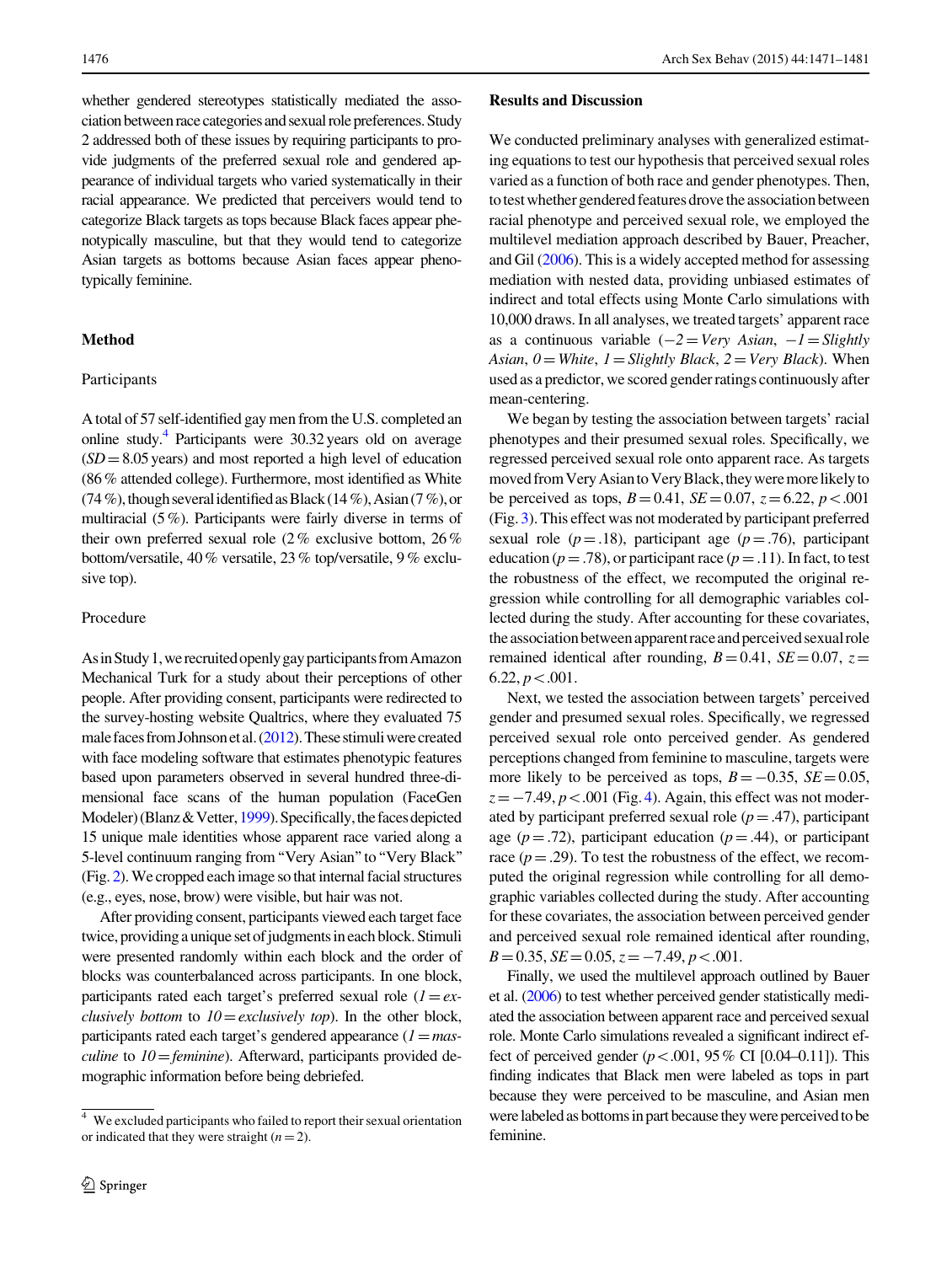<span id="page-6-0"></span>

Fig. 2 Example stimuli for Study 2, depicting two male faces that range in phenotypic features from Asian (left) to White (middle) to Black (right)



5 More<br>feminine  $4.5$ Perceived Gender  $\overline{4}$ More<br>masculine  $3.5$ 3  $-2$  $\mathbf 0$  $\overline{c}$  $-1$ 1 Asian White **Black Apparent Race** 

Fig. 3 Perceived sexual role as a function of targets' apparent race in Study 2. Error bars represent SEM within each apparent race category

Study 2 built upon our initial findings by demonstrating that overlapping beliefs about the gendered nature of race categories and sexual role preferences guide interpersonal perceptions. In particular, we found that targets were likely to be labeled as bottoms when they appeared phenotypically Asian, but they were likely to be labeled as tops when they appeared phenotypically Black. Moreover, these race-based categorizations occurred due to overlap between gendered and racial features in the face: Asian male faces were labeled as bottoms because they appeared relatively feminine, and Black male faces were labeled as tops because they appeared relatively masculine. Collectively, these findings reveal that overlapping race and gender cues drive perceptions of gay men's preferred sexual roles.

Fig. 4 Perceived gender as a function of targets' apparent race in Study 2. Error bars represent SEM within each apparent race category

### Study 3

Thus far, we have demonstrated that gendered information—both semantic and visual—links gay men's perceptions of race categories to their perceptions of sexual roles. Up to now, however, our data have been mute about the reliability of these knowledge structures. In light of our initial findings that gay men endorsed gendered stereotypes linking the categories Asian/bottom and Black/top (Study 1), and that gay men actively used these stereotypes to identify other men's preferred sexual roles (Study 2), we reasoned that racial minority men might identify their own sexual role preferences in a similar manner. That is, we hypothesized that the stereotypes and perceptual biases we uncovered may be veridical insofar as Asian men tend to publically identify themselves as bottoms and Black men tend to publically identify themselves as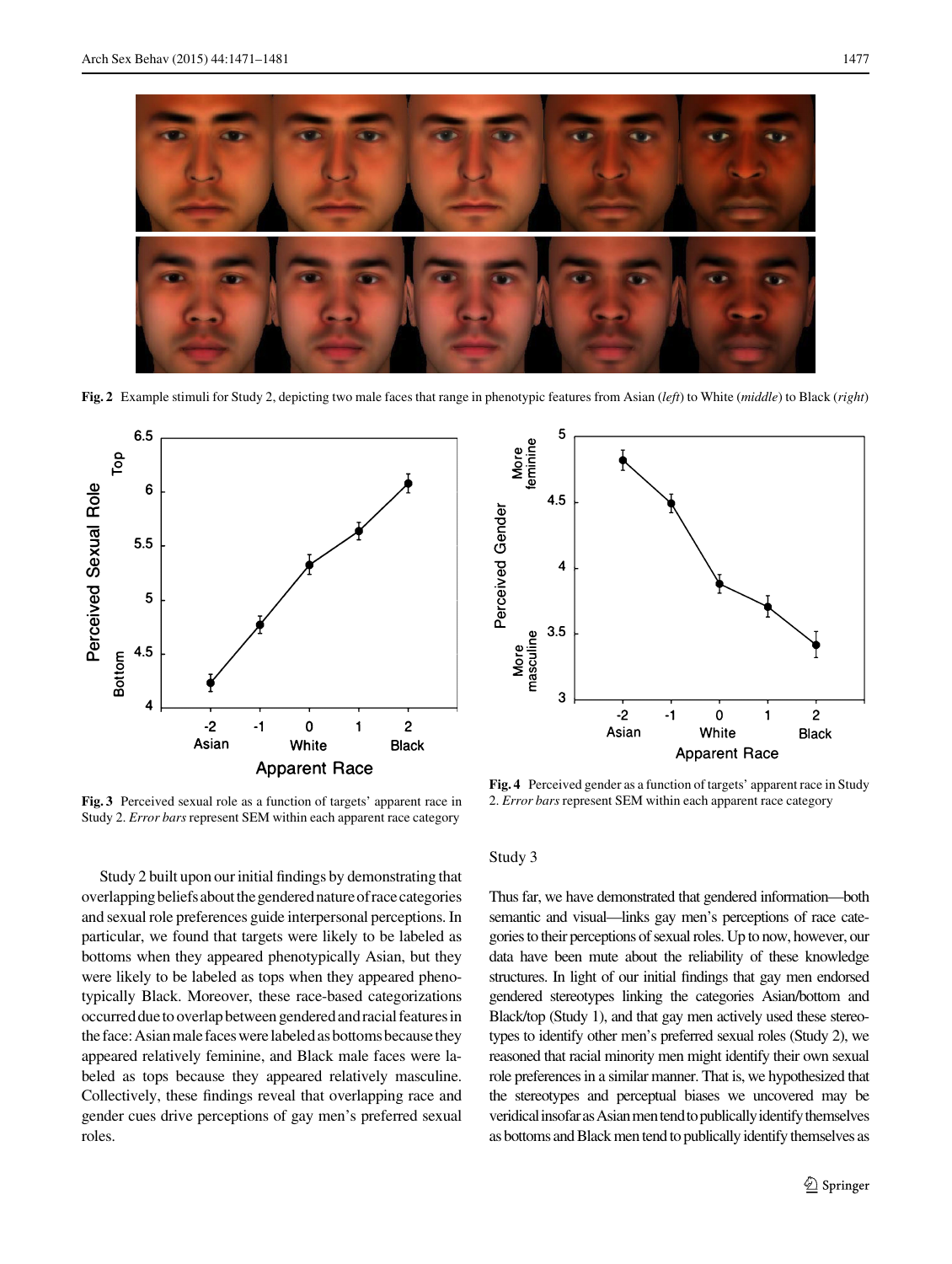tops. We tested these hypotheses with a content analysis of gay men's profiles on a popular hookup website.

#### Method

# Procedure

We coded the preferred sexual role (bottom, bottom/versatile, top/ versatile, top), race (Asian, White, Black), and age (continuous) listed in profiles on a free and public hookup website for men who have sex with men ([www.manhunt.net](http://www.manhunt.net)).<sup>5</sup> We accessed the website on 10 consecutive days and recorded information from profiles displayed on the first 10 pages for each of 10 major cities (one city per day): Atlanta, Boston, the District of Columbia, Detroit, Houston, Los Angeles, New York, Philadelphia, San Francisco, and Seattle. Only profiles that displayed all of the relevant information (i.e., sexual role, race, age) were coded for analysis.

## Results and Discussion

Our content analysis yielded 879 profiles, representing roughly 10% of the profiles from each major city that we sampled. On average, website users were 37.92 years old  $(SD = 9.98)$  and 18% identified as bottom, 27% identified as bottom/versatile, 26% identified as top/versatile, and 29% identified as tops. Furthermore, 8% of profiles ( $n=69$ ) belonged to Asian men, 6% ( $n=48$ ) belonged to Black men, and 87% ( $n=762$ ) belonged to White men.

To determine whether gay men's self-reported sexual role preferences co-varied with their race, we first employed Chi square tests. For ease of interpretation, we collapsed men who identified as bottom and men who identified as bottom/versatile into a single category (bottom), and we collapsed men who identified as top and men who identified as top/versatile into a single category (top).<sup>6</sup> As



Fig. 5 Percentage of participants identifying with each sexual role as a function of race category in Study 3

expected, the proportion of self-identified tops and bottoms varied significantly across race categories,  $\chi^2(2) = 59.23$ ,  $p < .001$ . Among Asian men, 82.4 % listed bottom as their preferred sexual role and 17.6 % listed top as their preferred sexual role. Among White men, 43.8 % listed bottom as their preferred sexual role and 56.2 % listed top as their preferred sexual role. Among Black men, 12.5 % listed bottom as their preferred sexual role and 87.5 % listed top as their preferred sexual role. Thus, we observed a strong tendency for Asian men to identify as bottoms and for Black men to identify as tops; White men were intermediate in their descriptions of their preferred sexual roles (Fig. 5).

As a more stringent test of our hypotheses, we used generalized estimating equations to account for the fact that our data were nested within 10 cities. Upon regressing preferred sexual role  $(0=bottom,$  $1 = top$ ) onto race ( $0 = Asian$ ,  $1 = White$ ,  $2 = Black$ ), we found that the proportion of tops and bottoms varied significantly across race categories,  $\chi^2(2) = 8.56$ ,  $p = .01$ . The odds of a White man identifying as a top were nearly six times higher than the odds of an Asian man identifying as a top,  $B = 1.78$ ,  $SE = 0.29$ ,  $z = 6.18$ ,  $p < .001$ ,  $OR = 5.93$ . The odds of a Black man identifying as a top were nearly six times higher than the odds of a White man identifying as a top,  $B=1.76$ ,  $SE=0.38$ ,  $z=4.67$ ,  $p<.001$ ,  $OR=5.81$ . Finally, the odds of a Black man identifying as a top were more than 34 times higher than the odds of an Asian man identifying as a top,  $B=3.54$ ,  $SE = 0.40, z = 8.76, p < .001, OR = 34.47.$  These findings indicate that Black men were most likely to identify as tops, followed by White men and then Asian men.

Thus, Study 3 revealed that Asian men tended to publicly self-identify as bottoms whereas Black men tended to selfidentify as tops on a public hookup website. While we cannot determine whether these tendencies reflect innate preferences or the internalization of stereotypes uncovered in Studies 1 and 2, the findings provide clear evidence of race-based positioning

<sup>5</sup> Most studies of gay men's sexual role preferences, including the initial studies reported here, have focused on the categories "bottom" and "top." To remain consistent with that work, we excluded profiles that listed ''versatile''as their sexual role preference. Although it is an interesting phenomenon, a better understanding of sexual role versatility awaits future investigation.

<sup>6</sup> We also examined these effects with bottom, bottom/versatile, top/ versatile, and top as separate categories. The pattern of results was conceptually identical to those presented above. Overall, sexual role preferences varied significantly across race categories,  $\chi^2(6) = 70.50, p < .001$ . Among Asian men, 44 % identified as bottoms, 38 % identified as bottom/versatile, 10 %identifiedastop/versatile, and7 %identifiedastops. AmongBlack men, 2 % identified as bottoms, 10 % identified as bottom/versatile, 40 % identified as top/versatile, and 48 % identified as tops. Among White men, 16 % identified as bottoms, 28 % identified as bottom/versatile, 30 % identified as top/versatile, and 26 % identified as tops. Thus, we obtained similar results when analyzing the categories bottom and bottom/versatile and the categories top and top/versatile together and separately, buttressing our conclusions about the intrapersonal links between race categories and sexual role preferences.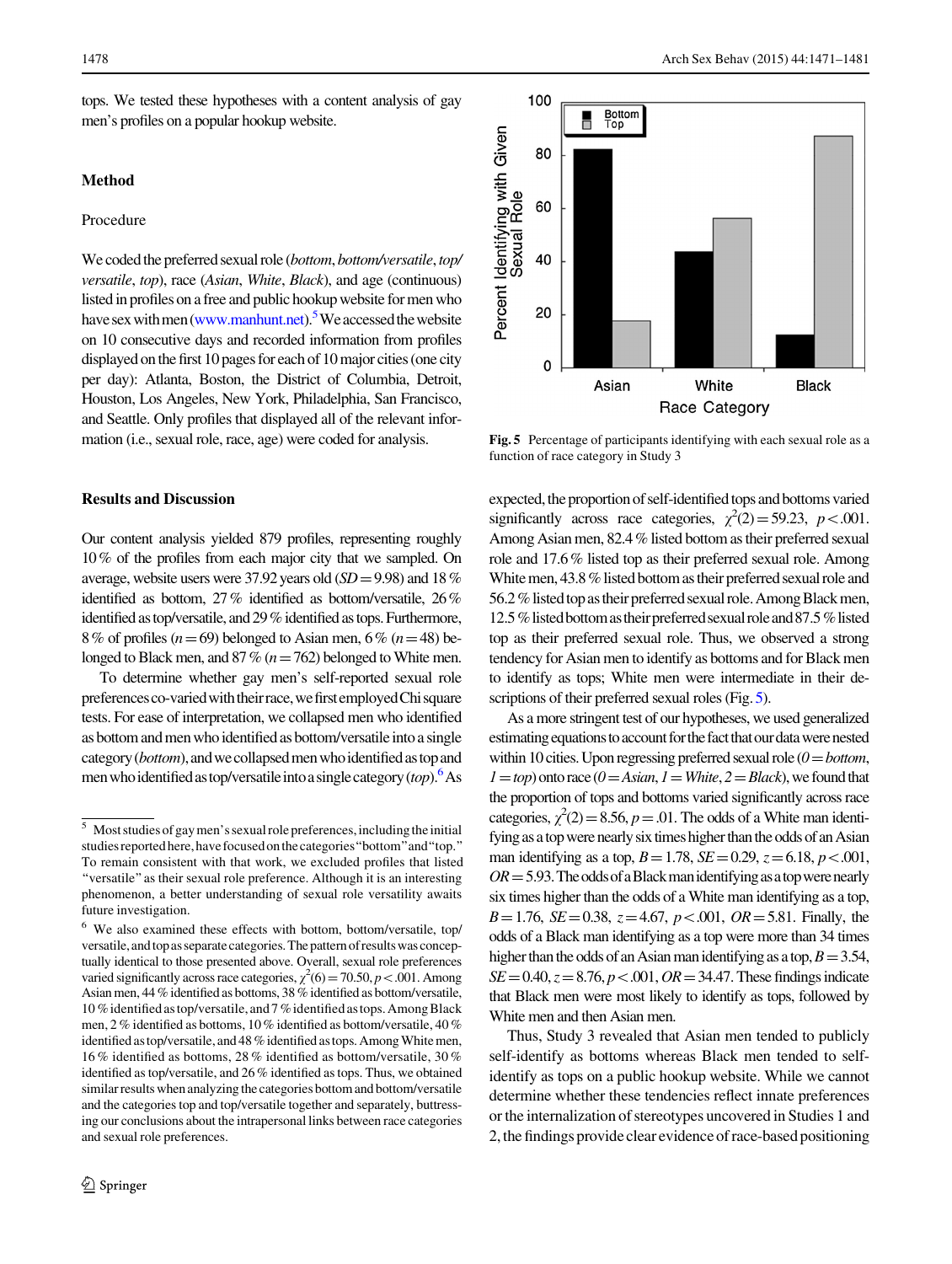in gay men's reports of their own sexual preferences. That is, gay men's self-reported sexual role preferences varied along racial lines that matched the cultural and interpersonal belief systems described in Studies 1 and 2.

#### General Discussion

Sexual role preferences (i.e., top/bottom) are an important aspect of gay male identity, as they are imbued with information about behavioral tendencies, physical appearances, and personality traits. The studies reported here add to the small but growing literature on this topic by demonstrating that sexual role preferences intersect with race categories in distinctly gendered ways. In particular, we found that cultural stereotypes, interpersonal perceptions, and individual self-labels coalesce to characterize Asian men as feminine bottoms and Black men as masculine tops. White men were intermediate, being consistently linked to neither the bottom nor the top label. This does not necessarily mean that White men were considered versatile; instead, White men appeared to be more evenly spread across the top and bottom roles than were Black and Asian men.

This pattern of effects replicated across three different levels of analysis. Study 1 revealed that gay men endorsed similarly feminine stereotypes about the categories Asian and bottom, and similarly masculine stereotypes about the categories Black and top. Study 2 revealed that these belief systems guided judgments of other men's preferred sexual roles at zero acquaintance, such that perceivers were prone to label Asian men as bottoms and Black men as tops because of their relatively feminine and masculine facial appearances, respectively. These findings suggestthatthegenderedoverlapbetweenracecategoriesandsexual roles helps to drive gay men's understandings of others' sexual role preferences. Such perceptions have important consequences insofar as they may predict actual sexual behaviors. Indeed, previous research suggested that gay men often accept the sexual role that is expected of them by their partner (Hoppe, [2011](#page-9-0)). This is not to say that men's personal preferences play no role in their behavior; they certainly do. But in addition to pre-existing preferences, we suggest that interpersonal heuristics may influence self-perceptions and perhaps even guide sexual behavior.

Study 3 added further weight to these findings by revealing that racial minority individuals tend to self-identify with specific sexual roles: Black men overwhelmingly labeled themselves as tops and Asian men overwhelmingly labeled themselves as bottoms on a public hookup website. One explanation for these preferences is that they reflect innate differences in gendered behaviors and sexual preferences across racial groups. Another explanation is that these preferences reflect the internalization of cultural stereotypes. There is at least some limited evidence to support the latter possibility. For example, research in social psychology has documented powerful effects of stereotypes on human behavior and self-identification (Chen & Bargh, [1997](#page-9-0); Galinsky et al., [2013](#page-9-0); Kelly & Floyd, [2001;](#page-9-0) Skrypnek & Snyder, [1982\)](#page-10-0). Moreover, several recent studies documented that some gay men feel pressure to fulfill stereotypes associated with their racial group (Han, [2006;](#page-9-0) Phua, [2007\)](#page-9-0). Coupled with the current findings, this work raises the possibility that stereotypes and perceptual biases may lead Asian men to align themselves with the bottom role and Black men to align themselves with the top role. Of course, existing data are far from definitive on this issue. Longitudinal work or experimental studies that manipulate the salience of racial group stereotypes and test their impact on selfreported sexual roles will be necessary to determine the causal underpinnings of these trends.

Taken together, our findings offer several theoretical insights. First, recent qualitative studies have suggested that gay men's sexual role preferences may be distinctly racialized (Han, [2006](#page-9-0); Wilson et al., [2009](#page-10-0)), but quantitative studies have been lacking. Our work begins to fill this gap, demonstrating statistically reliable links between the categories Black/top and the categories Asian/ bottom. Second, a growing number of studies have explicated the gendered nature of race stereotypes (Goff et al., [2008](#page-9-0); Johnson et al.,  $2012$ ), and at least one series of studies applied these findings to relationship outcomes among racial minorities (Galinsky et al., [2013\)](#page-9-0). Our study replicated these findings and extended them to the gay community, demonstrating that overlapping beliefs about racial groups and gendered features were manifest in gay men's perception of and identification with certain sexual roles. Third, a robust literature has demonstrated that perceivers rely on facial cues to assign individuals to perceptually ambiguous social categories (Carpinella & Johnson, [2013;](#page-9-0) Freeman, Johnson, Ambady, &Rule,[2010;](#page-9-0)Johnson&Ghavami,[2011](#page-9-0);Rule&Ambady,[2008](#page-9-0); for a review, see Tskhay & Rule, [2013b](#page-10-0)). Our studies contribute to this literature by demonstrating that gay men rely on gender and race phenotypes to label others as tops or bottoms. Collectively, these insights provide theoretical advances across disciplines within the social sciences.

Aside from its theoretical implications, research on this topic is also important because differences in sexual behavior across racial groups can have serious health consequences. Indeed, health risks are unequally distributed across sexual roles, such that bottoms are more likely to contract HIV during unprotected anal sex than are tops (Moskowitz et al., [2008](#page-9-0); Wegesin & Meyer-Bahlburg, [2000\)](#page-10-0). Thus, the fact that gay Asian men are expected to act in a feminine manner and that they tend to identify themselves as bottoms may put them at heightened risk for disease. Consistent with this possibility, several recent studies have highlighted potentially heightened disease risk among Asian men. For example, unrecognized HIV infection is more than twice as common among men who identify as bottoms than among men who identify as tops, and bottom is the sexual role most frequently endorsed by Asian men (Wei & Raymond, [2011\)](#page-10-0). Furthermore, Asian gay men who encounter discrimination related to stereotypes that Asians are passive and feminine are most likely to report engaging in risky sexual behavior (Wilson & Yoshikawa, [2004\)](#page-10-0). Finally, public health data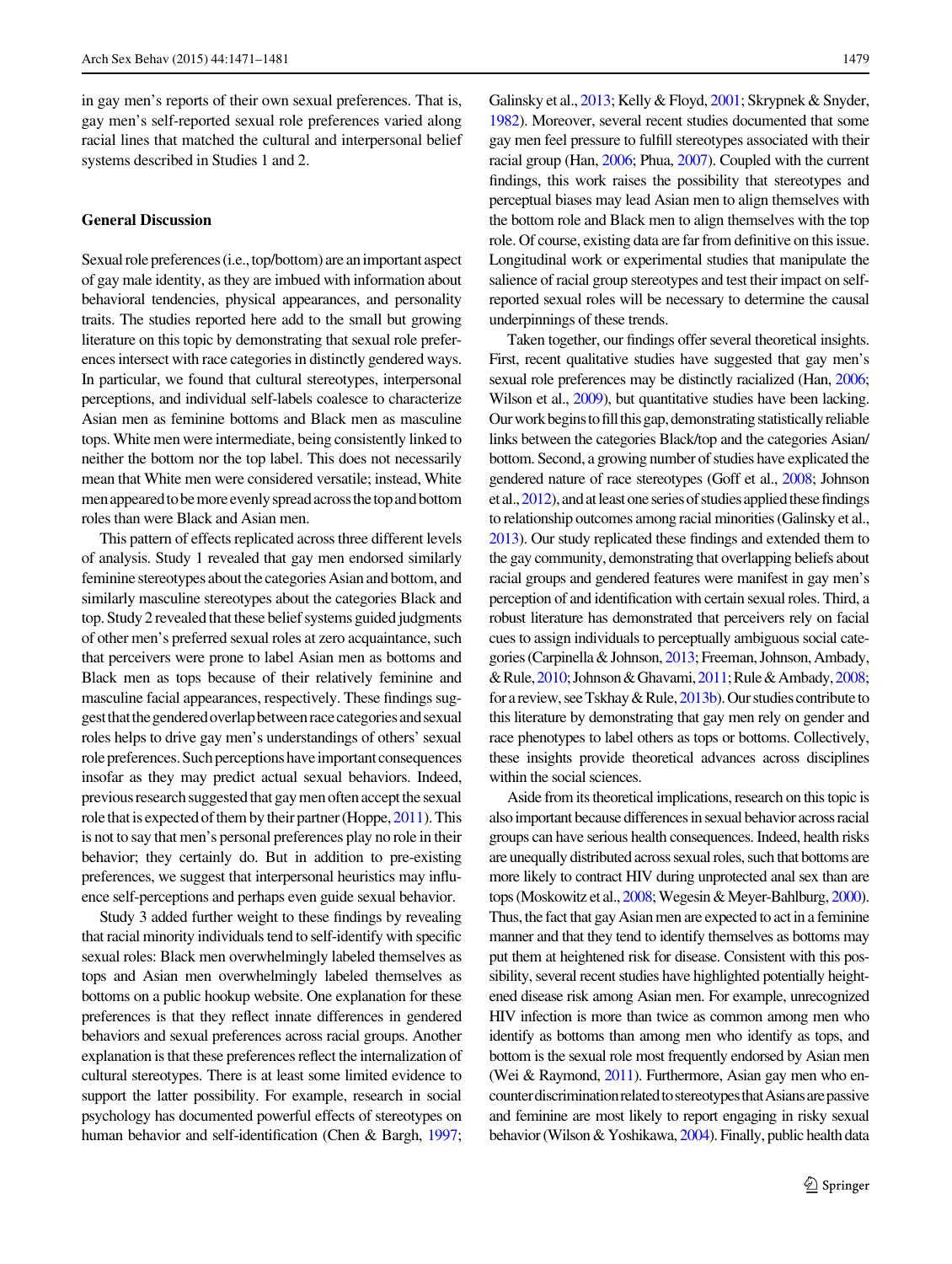<span id="page-9-0"></span>indicate that unprotected anal intercourse may be more common among Asians than among any other group of men who have sex with men (Choi, Han, Hudes, & Kegeles, 2002; Lye Chng & Geliga-Vargas, 2000). While we are not aware of recent statistics indicating higher rates of HIV diagnosis among Asian men relative to other racial groups, these findings highlight a potentially increased risk of HIV for this group. Continued research on the interpersonal and intrapersonal processes leading to these risky sexual decisions may therefore have important public health implications.

In conclusion, gay men endorse distinctly gendered stereotypes of both racial categories and sexual roles that link Black men to the category top and Asian men to the category bottom. These stereotypes are present not only in general belief systems, but also in interpersonal and intrapersonal labeling processes. As such, intersecting race and gender identities are critical to our understanding of sexual role preferences and their perceptions among gay men.

Acknowledgments This research was supported by a National Science Foundation Graduate Research Fellowship (Lick) and National Science Foundation Grant BCS-1052896 (Johnson). We thank Michael O. Alfera for his assistance in calculating prior probabilities for Study 1.

#### References

- Bailey, J. M., Kim, P. Y., Hills, A., & Linsenmeier, J. A. (1997). Butch, femme, or straight acting? Partner preferences of gay men and lesbians. Journal of Personality and Social Psychology, 73, 960–973.
- Bauer, D. J., Preacher, K. J., & Gil, K. M. (2006). Conceptualizing and testing random indirect effects and moderated mediation in multilevelmodels:Newproceduresandrecommendations.Psychological Methods, 11, 142–163.
- Bem, S. L. (1993). The lenses of gender: Transforming the debate on sexual inequality. New Haven, CT: Yale University Press.
- Blanz, V., & Vetter, T. (1999). A morphable model for the synthesis of 3D faces. In Proceedings of the SIGGRAPH meeting (pp. 187–194). Los Angeles, CA: Addison Wesley Longman.
- Carballo-Diéguez, A., Dolezal, C., Neives, L., Díaz, F., Decena, C., & Balan, I. (2004). Looking for a tall, dark, macho man…sexual-role behaviour variations in Latino gay and bisexual men. Culture, Health & Sexuality, 6, 159–171.
- Carpinella, C. M., & Johnson, K. L. (2013). Appearance-based politics: Sex-typed facial cues communicate political party affiliation. Journal of Experimental Social Psychology, 49, 156–160.
- Carrier, J. M. (1977).''Sex-role preference''as an explanatory variable in homosexual behavior. Archives of Sexual Behavior, 6, 53–65.
- Chen, M., & Bargh, J. A. (1997). Nonconscious behavioral confirmation processes: The self-fulfilling consequences of automatic stereotype activation. Journal of Experimental Social Psychology, 33, 541–560.
- Choi, K. H., Han, C. S., Hudes, E. S., & Kegeles, S. (2002). Unprotected sex and associated risk factors among young Asian and Pacific Islander men who have sex with men.AIDS Education and Prevention, 14, 472–481.
- Cole, E.R.(2009). Intersectionality and researchin psychology.American Psychologist, 64, 170–180.
- Deaux, K., & Lewis, L. L. (1984). Structure of gender stereotypes: Interrelationships among components and gender label. Journal of Personality and Social Psychology, 46, 991–1004.
- Devine, P. G., & Elliot, A. J. (1995). Are racial stereotypes really fading? The Princeton trilogy revisited. Personality and Social Psychology Bulletin, 21, 1139–1150.
- Freeman, J. B., Johnson, K. L., Ambady, N., & Rule, N. O. (2010). Sexual orientation perception involves gendered facial cues. Personality and Social Psychology Bulletin, 36, 1318–1331.
- Gagnon, J. H., & Simon, W. (1973). Sexual conduct: The social sources of human sexuality. Chicago: Aldine Transaction.
- Gagnon, J. H., & Simon, W. (1986). Sexual scripts: Permanence and change. Archives of Sexual Behavior, 15, 97–120.
- Galinsky, A. D., Hall, E. V., & Cuddy, A. J. (2013). Gendered races: Implications for interracial marriage, leadership selection, and athletic participation. Psychological Science, 24, 498–506.
- Gil, S. (2007). A narrative exploration of gay men's sexual practices as a dialectical dialogue. Sexual and Relationship Therapy, 22, 63–75.
- Gilbert, G. M. (1951). Stereotype persistence and change among college students. Journal of Personality and Social Psychology, 46, 245–254.
- Goff, P. A., Thomas, M. A., & Jackson, M. C. (2008).''Ain't I a woman?'': Towards an intersectional approach to person perception and groupbased harms. Sex Roles, 59, 392–403.
- Han, C. (2006). Geisha of a different kind: Gay Asian men and the gendering of sexual identity. Sexuality and Culture, 10, 3–28.
- Hoppe, T. (2011). Circuits of power, circuits of pleasure: Sexual scripting in gay men's bottom narratives. Sexualities, 14, 193–217.
- Jeffries, W. L. (2009). Sociodemographic, sexual, and HIV and other sexually transmitted disease risk profiles for nonhomosexual-identified menwho have sex with men.American Journal of Public Health, 99, 1042–1045.
- Johns, M. M., Pingel, E., Eisenberg, A., Santana, M. L., & Bauermeister, J. (2012). Butch tops and femme bottoms? Sexual positioning, sexual decision making, and gender roles among young gay men. American Journal of Men's Health, 6, 505–518.
- Johnson, K. L., Freeman, J. B., & Pauker, K. (2012). Race is gendered: How covarying phenotypes and stereotypes bias sex categorization. Journal of Personality and Social Psychology, 102, 116–131.
- Johnson, K. L., & Ghavami, N. (2011). At the crossroads of conspicuous and concealable: What race categories communicate about sexual orientation. PLoS ONE, 6, e18025.
- Katz, D., & Braly, K. (1933). Racial stereotypes of one hundred college students. Journal of Abnormal and Social Psychology, 28, 280–290.
- Kelly, S., & Floyd, F. J. (2001). The effects of negative racial stereotypes and Afrocentricity on Black couple relationships. Journal of Family Psychology, 15, 110–123.
- Kippax, S., & Smith, G. (2001). Anal intercourse and power in sex between men. Sexualities, 4, 413–434.
- Logan, T. D. (2010). Personal characteristics, sexual behaviors, and male sex work: A quantitative approach. American Sociological Review, 75, 679–704.
- Lye Chng, C., & Géliga-Vargas, J. (2000). Ethnic identity, gay identity, sexual sensation seeking and HIV risk taking among multiethnic men who have sex with men. AIDS Education and Prevention, 12, 326–339.
- Moskowitz, D. A., & Hart, T. A. (2011). The influence of physical body traits and masculinity on anal sex roles in gay and bisexual men. Archives of Sexual Behavior, 40, 834–841.
- Moskowitz, D. A., Rieger, G., & Roloff, M. E. (2008). Tops, bottoms, and versatiles. Sexual and Relationship Therapy, 23, 191–202.
- Parker, R. G., & Gagnon, J. H. (1995). Conceiving sexuality: Approaches to sex research in a postmodern world. New York: Routledge.
- Phua, V. C. (2007). Contesting and maintaining hegemonic masculinities: Gay Asian American men in mate selection. Sex Roles, 57, 909–918.
- Purdie-Vaughns, V., & Eibach, R. P. (2008). Intersectional invisibility: The distinctive advantages and disadvantages of multiple subordinate-group identities. Sex Roles, 59, 377–391.
- Rule, N. O., & Ambady, N. (2008). Brief exposures: Male sexual orientation is accurately perceived at 50-ms. Journal of Experimental Social Psychology, 44, 1100–1105.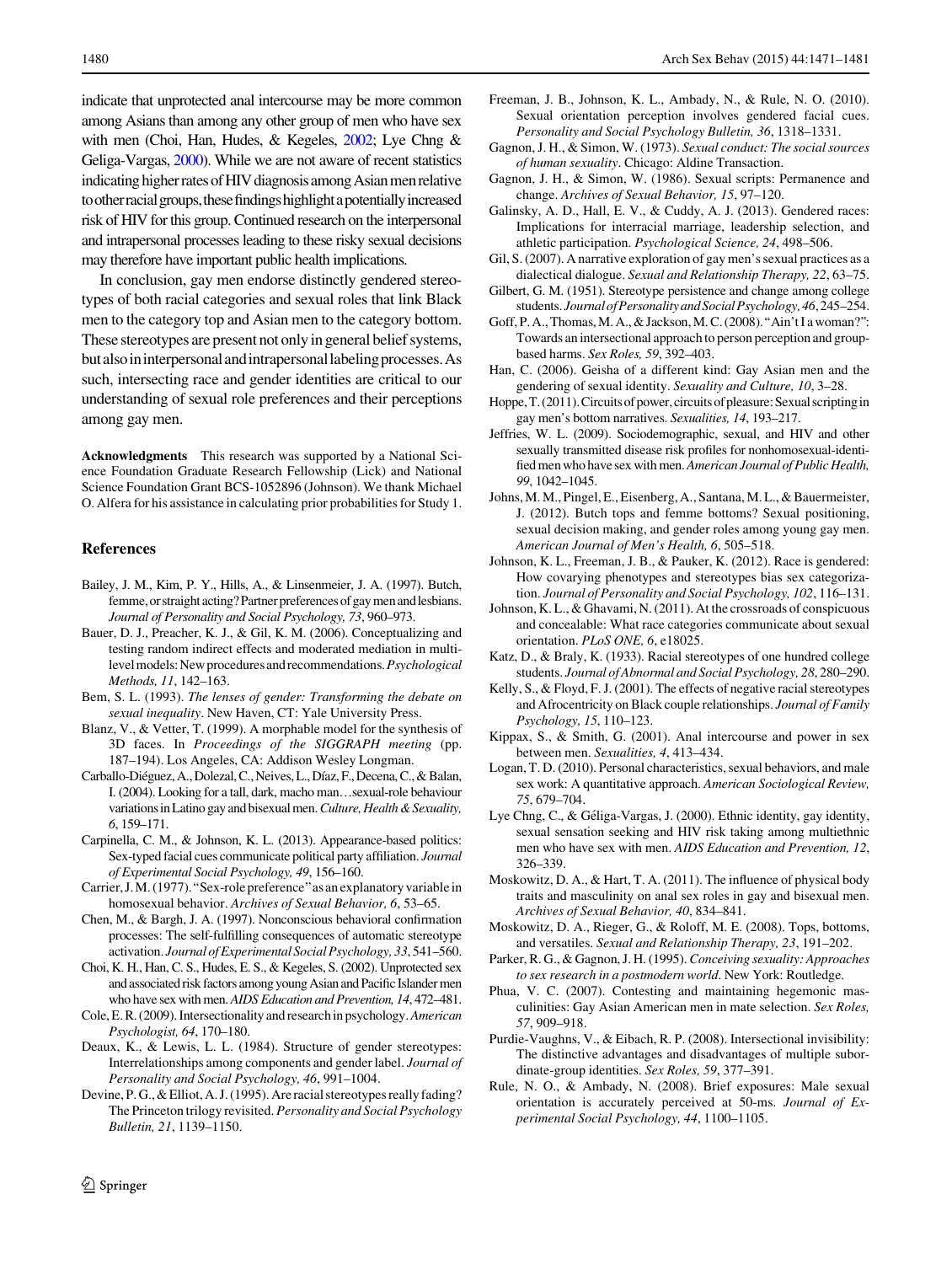- <span id="page-10-0"></span>Skrypnek, B. J., & Snyder, M. (1982). On the self-perpetuating nature of stereotypes about women and men. Journal of Experimental Social Psychology, 18, 277–291.
- Tskhay, K. O., & Rule, N. O. (2013a). Accurate identification of a preference for insertive versus receptive intercourse from static facial cues of gay men. Archives of Sexual Behavior, 42, 1217–1222.
- Tskhay, K.O., & Rule, N.O. (2013b). Accuracy in categorizing perceptually ambiguous groups: A review and meta-analysis. Personality and Social Psychology Review, 17, 72–86.
- Wegesin, D. J., & Meyer-Bahlburg, H. F. L. (2000). Top/bottom self-label, anal sex practices, HIV risk and gender role identity in gay men in New York City. Journal of Psychology & Human Sexuality, 12, 43–62.
- Wei, C., & Raymond, H.F. (2011). Preference for and maintenance of anal sex roles among men who have sex with men: Sociodemographic and behavioral correlates. Archives of Sexual Behavior, 40, 829–834.
- Weinrich, J. D., Grant, I., Jacobson, D. L., Robinson, S. R., McCutchan, J. A., & The HNRC Group. (1992). Effects of recalled childhood gender nonconformity on adult genitoerotic role and AIDS exposure. Archives of Sexual Behavior, 21, 559–585.
- Wilson, P. A., Valera, P., Ventuneac, A., Balan, I., Rowe, M., & Carballo-Diéguez, A. (2009). Race-based sexual stereotyping and sexual partnering among men who use the Internet to identify other men for bareback sex. Journal of Sex Research, 46, 399–413.
- Wilson, P. A., & Yoshikawa, H. (2004). Experiences of and responses to social discrimination among Asian and Pacific Islander gay men: Their relationship to HIV risk.AIDS Education and Prevention, 16, 68–83.
- Zebrowitz, L. A., & Montepare, J. (2006). The ecological approach to person perception: Evolutionary roots and contemporary offshoots. In M. Schaller, J. A. Simpson, & D. T. Kenrick (Eds.), Evolution and social psychology (pp. 81–113). New York: Psychology Press.
- Zeger, S. L., & Liang, K. Y. (1986). Longitudinal data analysis for discrete and continuous outcomes. Biometrics, 42, 121–130.
- Zheng, L., Hart, T. A., & Zheng, Y. (2013). Attraction to male facial masculinity in China: Relationship to intercourse preference positions and sociosexual behavior. Archives of Sexual Behavior, 42, 1223–1232.